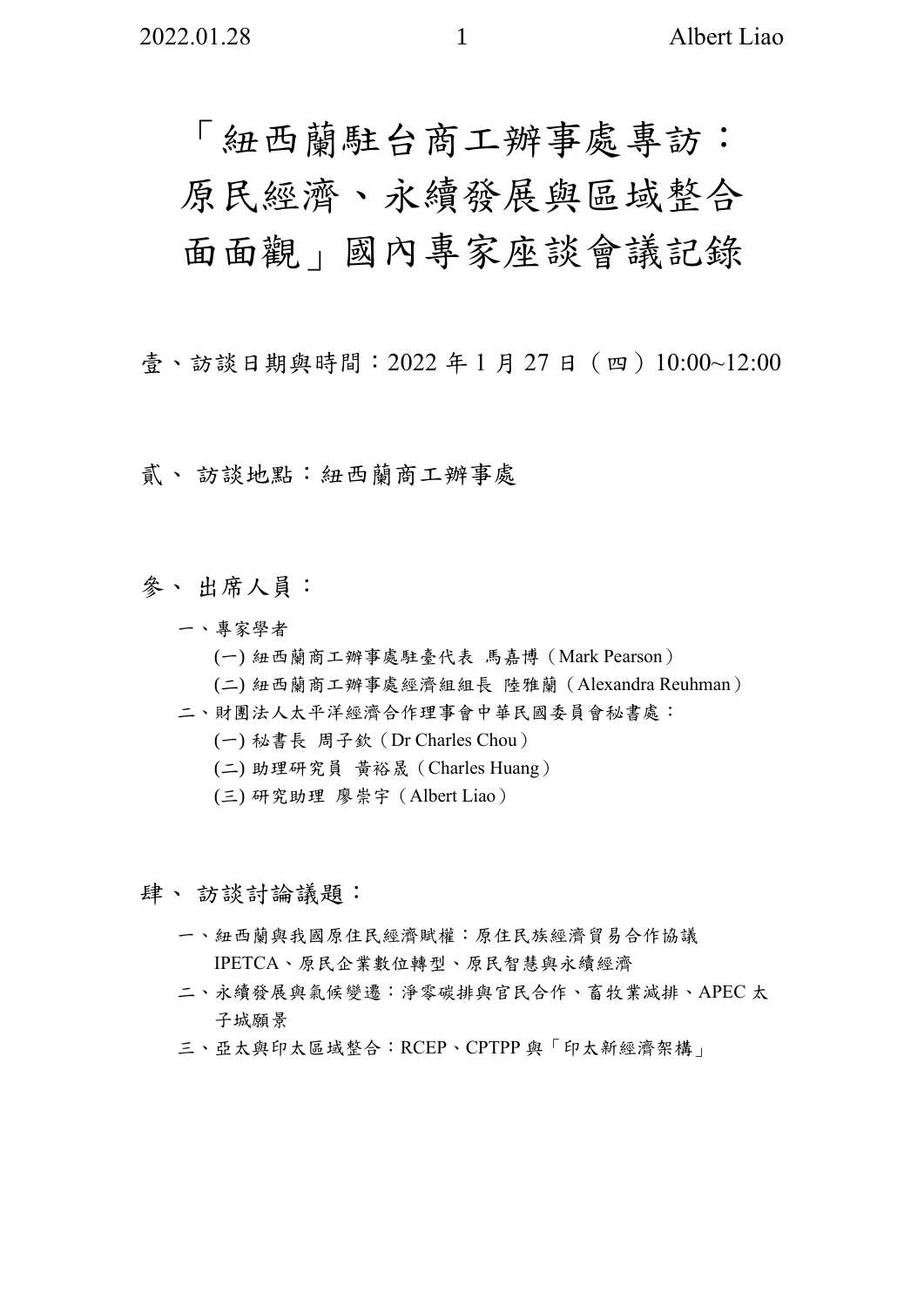伍、訪談紀要

## 馬嘉博

- I. Indigenous issues is an area where there are remarkable similarities between New Zealand and Taiwan. Out of all the Asian countries, Taiwan is the most similar to New Zealand. In New Zealand, the Māori population is around 15%, but it is difficult to put people into boxes because many people have mixed ancestry.
	- A. New Zealand is in a transition stage. After the Europeans arrived, the Māori were marginalised. Through restorative justice, that is changing. The Crown has negotiated settlements with individual tribes for past injustices. Through these processes, the Māori voice has become much stronger.
	- B. These settlements are also making the tribes quite wealthy. Māori land is becoming productive with the application of capital and management. These land-based businesses are also more export-oriented.
	- C. Therefore, we are seeing an interesting transition. Out of the Cabinet ministers, about a quarter are Māori. This is why New Zealand is saying that it is important to think about the 270 million indigenous people in the Asia Pacific as traders, as businesses, in a socially inclusive setting.
- II. The origins of IPETCA are in the indigenous cooperation charter of the New Zealand-Taiwan economic cooperation agreement. New Zealand has since concluded similar agreements with Australia and Canada.
	- A. In New Zealand's APEC year, New Zealand wanted to develop "Indigenous Economy" as a theme, and have an APEC pathfinder – IPETCA – to result from that.
	- B. Negotiations were very fast. New Zealand thinks the economies which took an interest in ABAC's Indigenous Business Dialogue, including Mexico, Chile, Peru, and the US, will also join. For these economies, "indigenous" has a very clear meaning.
	- C. New Zealand thinks Taiwan's experience is very interesting, and should be shared in IPETCA. New Zealand hopes that IPETCA will also be helpful to Taiwan.
- III. Traditionally the Māori population of New Zealand is poorer, less educated, and more rural. Connectivity is harder, and there is a higher concentration on the primary sector. Most businesses in New Zealand are also SMEs.
	- A. Cost and training are the two biggest barriers for the digitalisation of Māori businesses.
	- B. Māori businesses also want more government guidance and support.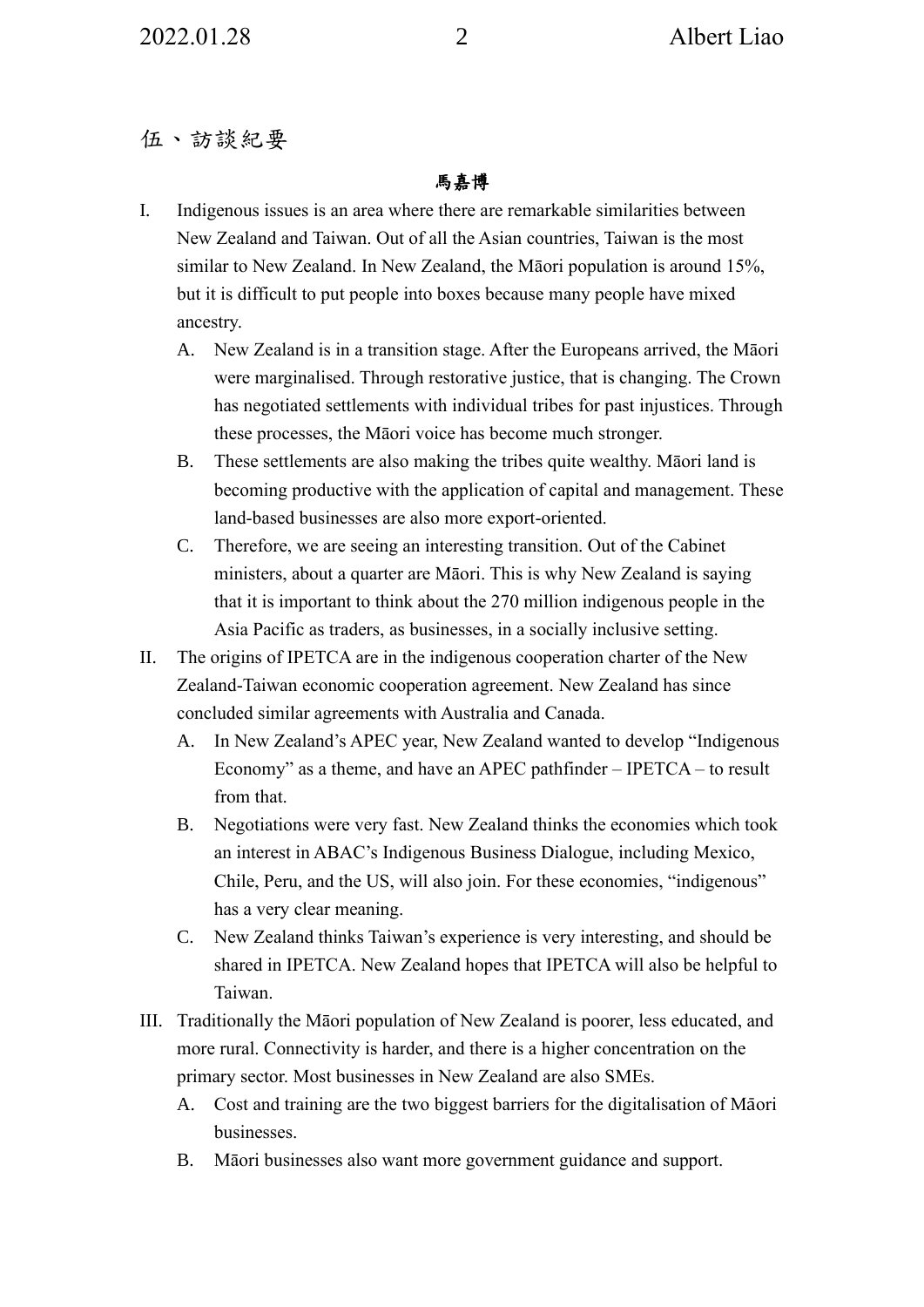- C. The pandemic was a shock that forced adaptation. It is a rapidly changing space.
- IV. Indigenous wisdom is a very relevant topic in New Zealand.
	- A. Before the Europeans arrived, Māori society was more close to the land. The concept of community, especially the inter-generational community, was very important.
	- B. This contrasted with the Western settlers who come from individualist, atomised societies. The land was something to be exploited to produce wealth. This attitude created a modern economy, but also led to environmental damage.
	- C. As New Zealanders try to become more environmentally responsible, people realised that the traditional Māori view has strong benefits when combined with the Western view. Māori knowledge helps New Zealand businesses think about the longer term.
	- D. The government uses three key words:
		- 1. *Kaitiakitanga*: Inter-generational responsibility to the environment
		- 2. *Mātauranga Māori*: Māori knowledge
		- 3. *Manaakitanga*: Inclusion
- V. New Zealand is still learning how to conduct formal public-private partnerships. However, New Zealand firms are keen on achieving net zero emissions. The government is working on a strategy that will be announced this year. Once the research is completed this year, New Zealand will have a clearer policy statement.
	- A. New Zealand has an emissions trading scheme, but at the moment, agriculture is not included in the emissions trading scheme. New Zealand is unusual because 50% of New Zealand's greenhouse gas emissions are from farming. Three quarters of that come from animals. That said, New Zealand farming is still relatively emissions-efficient.
	- B. New Zealand wants to reduce emissions, and at the same time, increase the value of those farms. To do this, the government wants to introduce an emissions tax for farming while also advising farmers in farm planning. The government will also continue to invest in the Global Research Alliance to find ways to reduce agricultural emissions.
- VI. New Zealand's core interest in APEC is trade, including the FTAAP, structural reform, and food security. New Zealand and Taiwan collaborated in 1999 on the APEC Food System, but unfortunately that initiative failed. Climate change and indigenous inclusion are also key issues.